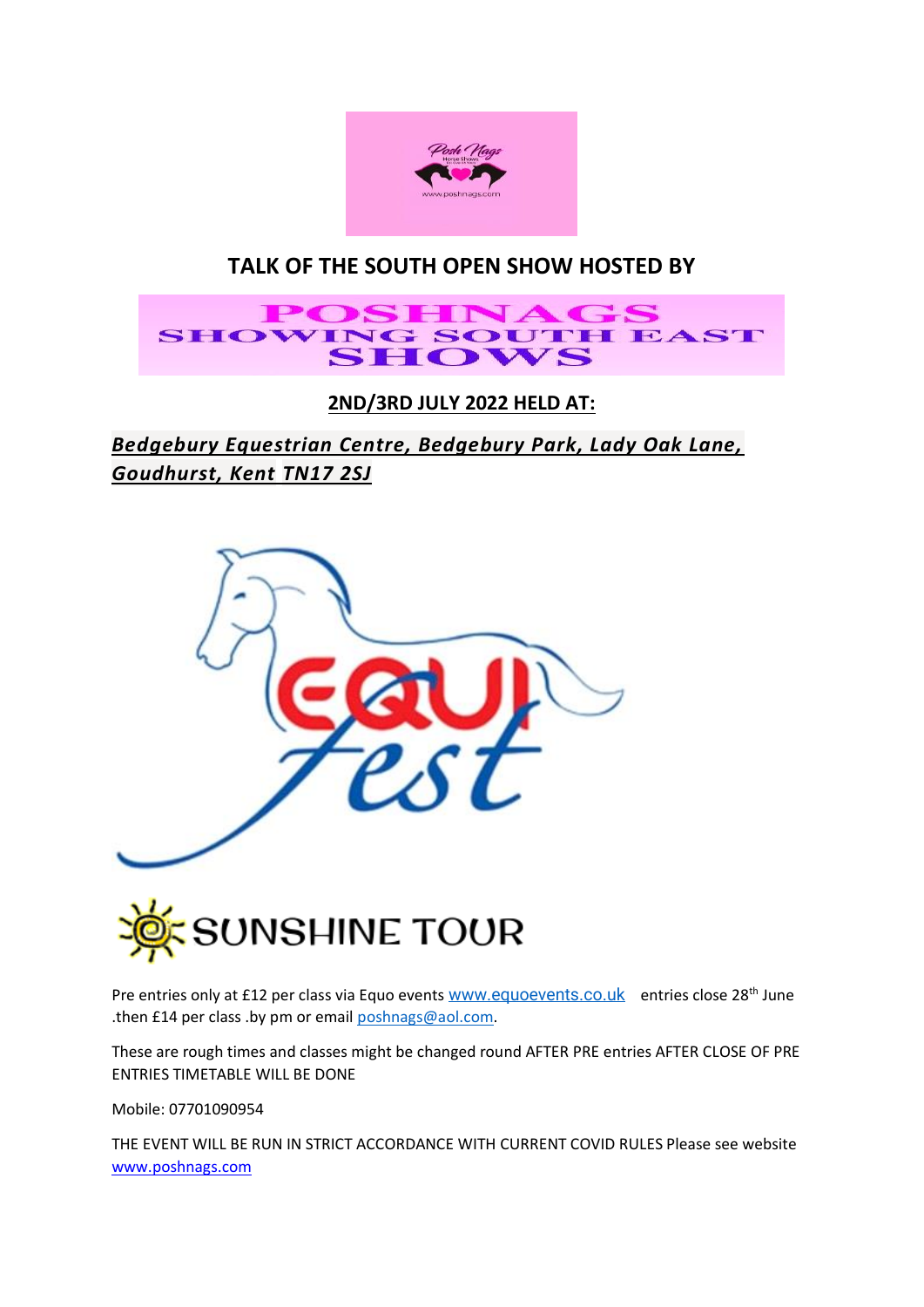Schedule will be available on www. Poshnags.com upon close of entries.

Please note classes will not start before times

Therefore, to ensure that you do not miss your class, please make sure you are available at the beginning of each class.

# ALL HORSES COMPETING DO NOT NEED TO BE REGISTERED WITH THEIR BREED SOCIETY BUT YOU DO IF YOU WANT TO QUALIFY FOR EQUIFEST

# **DAY 1 SATURDAY 2ND JULY OPEN SHOW**

#### **RING 1 9.00AM START JUDGES TBC**

#### **MOUNTAIN AND MOORLAND IN-HAND CLASSES**

CLASS 1 Novice (NOT TO HAVE WON A CHAMPIONSHIP)

CLASS 2 Shetlands 3yrs and Under

CLASS 3 Shetlands 4yrs and Over

CLASS 4 Welsh Section AB 3yrs and Under

CLASS 5 Welsh Section AB 4yrs and Over

CLASS 6 Welsh Section C D 3yrs and Under

CLASS 7 Welsh Section C D 4yrs and Over

CLASS 8 Small Breeds (Exmoor, Dartmoor,Shetland) 3 yrs and Under

CLASS 9 Small Breeds (Exmoor, Dartmoor,)Shetland 4yrs and Over

CLASS 10 DALES FELLS 3 AND UNDER

CLASS 11 DALES FELLS 4 AND OVER

CLASS 12 Large Breeds (Connemara, Highland, , New Forest,)3 yrs and Under

CLASS 13 Large Breeds (Connemara, Highland, New Forest,) 4yrs and Over

CLASS 14 Part Bred (Any M & M Type)

### **TALK OF THE SOUTH IN-HAND M&M CHAMPIONSHIP (1ST FROM EACH CLASS CAN ENTER) SPONSORED BY**

### **RING 2 TALK OF THE SOUTH IN HAND 9.30**

CLASS 15 Pony Horse (3yrs and Under) CLASS 16 PONY HORSE 4 AND OVER CLASS 17 Hairy Cobs /Hoged Pony/Horse CLASS 18 Foreign Breeds /PART CLASS 19 RIDING PONY HUNTER PONY HUNTER COB CLASS 20 NOVICE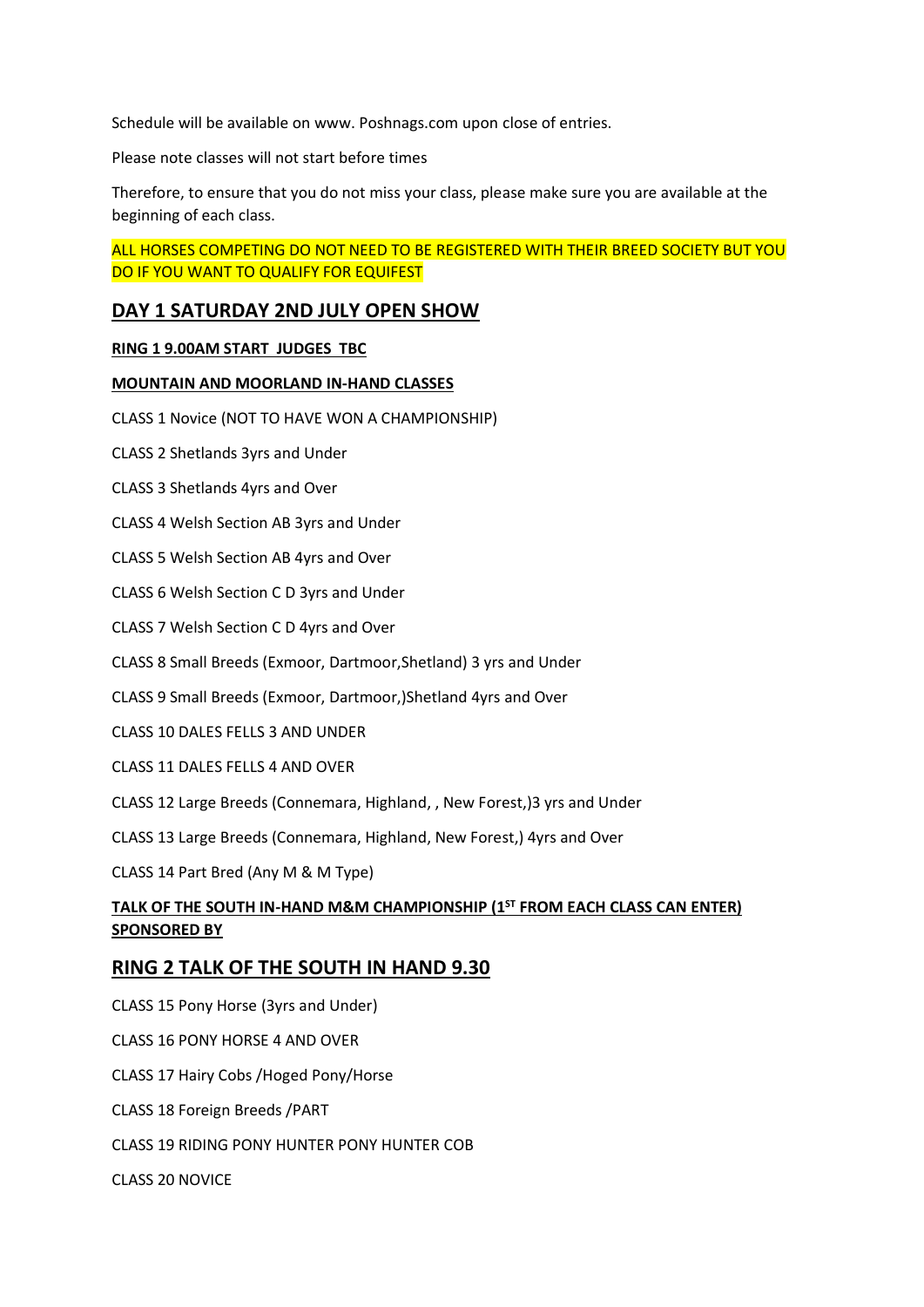CLAS 21 EX RACEHORSE

CLASS 22 VETERAN

CLASS 22A SPORTS DRESSAGE HORSE PONY

## **TALK OF THE SOUTH IN-HAND CHAMPIONSHIP (1ST FROM EACH CLASS CAN ENTER) SPONSORED BY**

### **NOT BEFORE 10.30 TALK OF THE SOUTH COLOUREDS**

**CLASS 23 PIE SKEW**

**CLASS 24 BROKEN COLOURED**

**CLASS 25 SPOTTED EXC**

**CLASS 26 SOLID** 

**TALK OF THE SOUTH COLOURED CHAMPIONSHIP SPONSORED BY**

# **RIDDENS RING 1**

#### **NOT BEFORE: 11.00 MOUNTAIN AND MOORLAND RIDDEN CLASSES**

CLASS 27 Novice Ridden (NOT TO HAVE WON A CHAMPIONSHIP)

CLASS 28 Amateur Pony

CLASS 29 Ridden Welsh AB .

CLASS 30 RIDDEN WELSH C D

CLASS 31 RIDDEN SMALL BREEDS EXMOOR DARTMOOR SHETLAND

CLASS 32 Ridden Large Breeds (Connemara, Highland, Dales, Fell, New Forest,)

CLASS 33 All Riders Under 18

CLASS 34 Ridden Part Bred (Any M & M Type)

### , **TALK OF THE SOUTH RIDDEN M&M CHAMPIONSHIP (1ST FROM EACH CLASS CAN ENTER) SPONSORED BY LITTLEBEECHEN STUD**

#### **NOT BEFORE: 11.45 LEAD REIN CLASSES (PONY MUST BE 4YRS AND OVER, RIDERS 8 AND UNDER**

CLASS 35 Novice Lead Rein Pony (NOT TO HAVE WON A CHAMPIONSHIP)

CLASS 36 Open Lead Rein Pony

CLASS 37 Home Produced Lead Rein Pony

CLASS 38 Tiny Tots Lead Rein Pony

# **TALK OF THE SOUTH LEAD REIN CHAMPIONSHIP (1ST 2ND FROM EACH CLASS CAN ENTER) SPONSORED BY**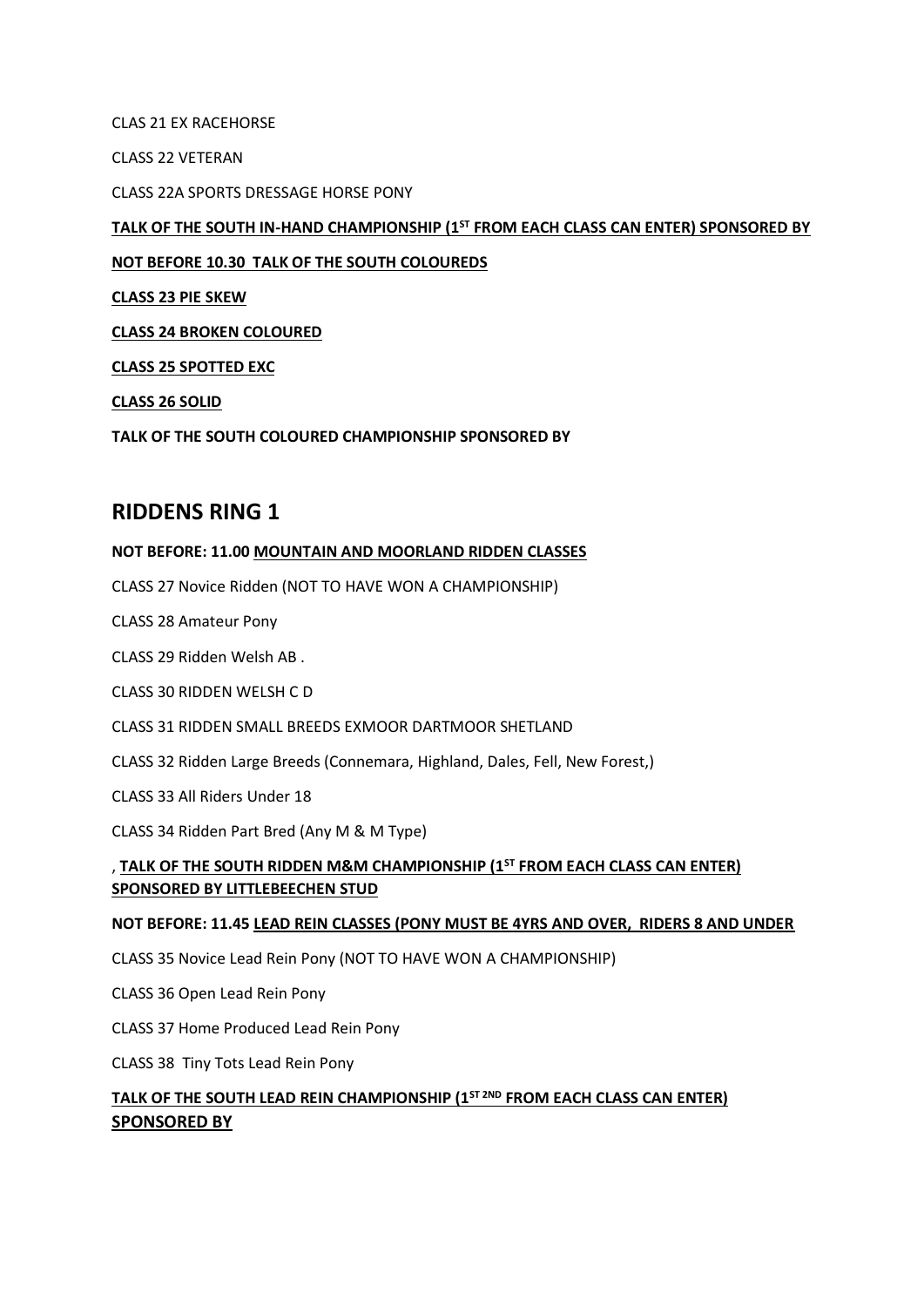## **NOT BEFORE 12.15 FIRST RIDDEN CLASSES (PONY MUST BE 4YRS AND OVER, RIDER UP TO 10 YEARS OLD)**

CLASS 39 Novice First Ridden Pony (NOT TO HAVE WON A CHAMPIONSHIP)

CLASS 40 Open First Ridden Pony

CLASS 41Home Produced First Ridden Pony

CLASS 42 Amateur First Ridden Pony

# **TALK OF THE SOUTH FIRST RIDDEN CHAMPIONSHIP (1ST 2ND FROM EACH CLASS CAN ENTER) SPONSORED BY**

#### **TALK OF THE SOUTH OVERALL MM CHAMPIONSHIP SPONSORED BY LITTLEBEECHEN STUD**

**NOT BEFORE:** 

**12.45** 

#### **OPEN RIDDEN CLASSES**

CLASS 43 Novice (NOT TO HAVE WON A CHAMPIONSHIP)

CLASS 44 Amatuer

CLASS 45Hack/Hunter Type

CLASS 46 Cob/Maxi Type

CLASS 47 Hairy Cob

CLASS 48 Foreign

CLASS 49 Pony

CLASS 50 Horse

# **TALK OF THE SOUTH OPEN RIDDEN CHAMPIONSHIP (1ST FROM EACH CLASS CAN ENTER) SPONSORED BY**

**TALK OF THE SOUTH OVERALL SUPREME** 

**\*\*\*\*\*\*\*\*\*\*\*\*\*\*\*\*\*\*\*\*\*\*\*\*\*\*\*\*\*\*\*\*\*\*\*\*\*\*\*\*\*\*\*\*\*\*\*\*\*\*\*\*\*\*\*\*\*\*\*\*\*\*\*\*\*\*\*\*\*\*\*\*\*\*\***

# **POSHNAGS SHOWING SOUTH EAST SHOWS**

# **MINIATURE HORSE SHOW 1.30 DAY 1**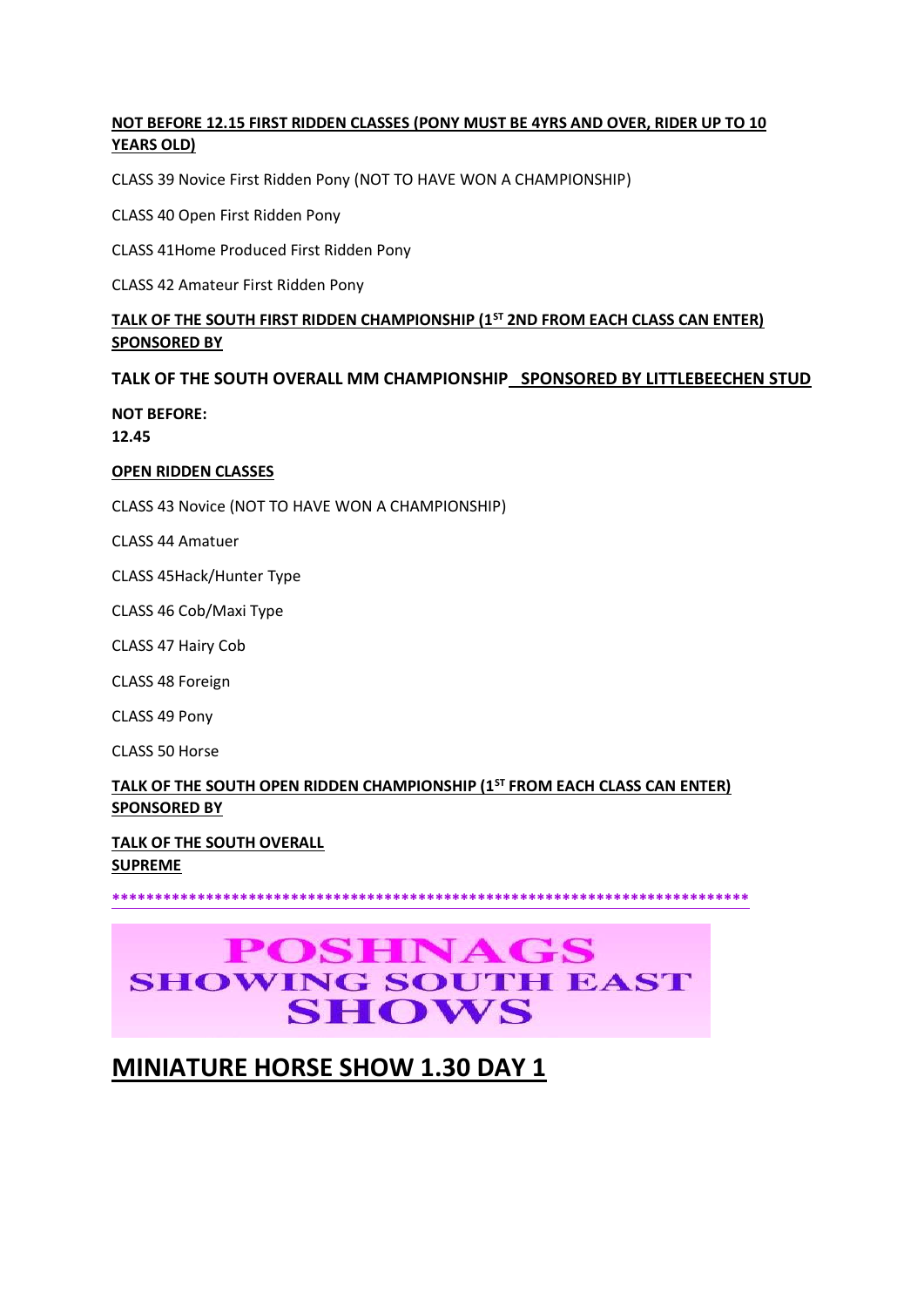

# OPEN TO ALL MINIATURES MINI SHETS SHETLANDS

#### **MINIATURE HORSES 34 " AND UNDER INLCUDING PART BRED**

CLASS 51 Junior Mare Yearling /Two-Year-Old

CLASS 52 Senior Mare 3yrs and over

CLASS 53 Junior Gelding Yearling/Two-Year-Old

- CLASS 54 Senior Gelding 3yrs and over
- CLASS 55 Junior Stallion Yearling/Two-Year-Old
- CLASS 56 Senior Stallion 3yrs and over

# **TALK OF THE SOUTH MINIATURE HORSE 34" AND UNDER CHAMPIONSHIP (1ST FROM EACH CLASS CAN ENTER) SPONSORED BY**

#### **NOT BEFORE: 2. PM MINIATURE HORSE OVER 34"TO 38 INLCUDING PART BRED**

- CLASS 57 Junior Mare Yearling/Two-Year-Old
- CLASS 58 Senior Mare 3yrs and over
- CLASS 59 Junior Gelding Yearling/Two-Year-Old
- CLASS 60 Senior Gelding 3yrs and over
- CLASS 61 Junior Stallion Yearling/Two-Year-Old
- CLASS 62 Senior Stallion 3yrs and over

# **TALK OF THE SOUTH MINIATURE HORSE OVER 34" CHAMPIONSHIP (1ST FROM EACH CLASS CAN ENTER) SPONSORED BY**

# **RING 2 NOT BEFORE:1.30 SCALED DOWN MINIATURE HORSE UPTO 42" INCLUDING PART BRED**

CLASS 63 Scaled Down Show Hack

CLASS 64 Scaled Down Riding Horse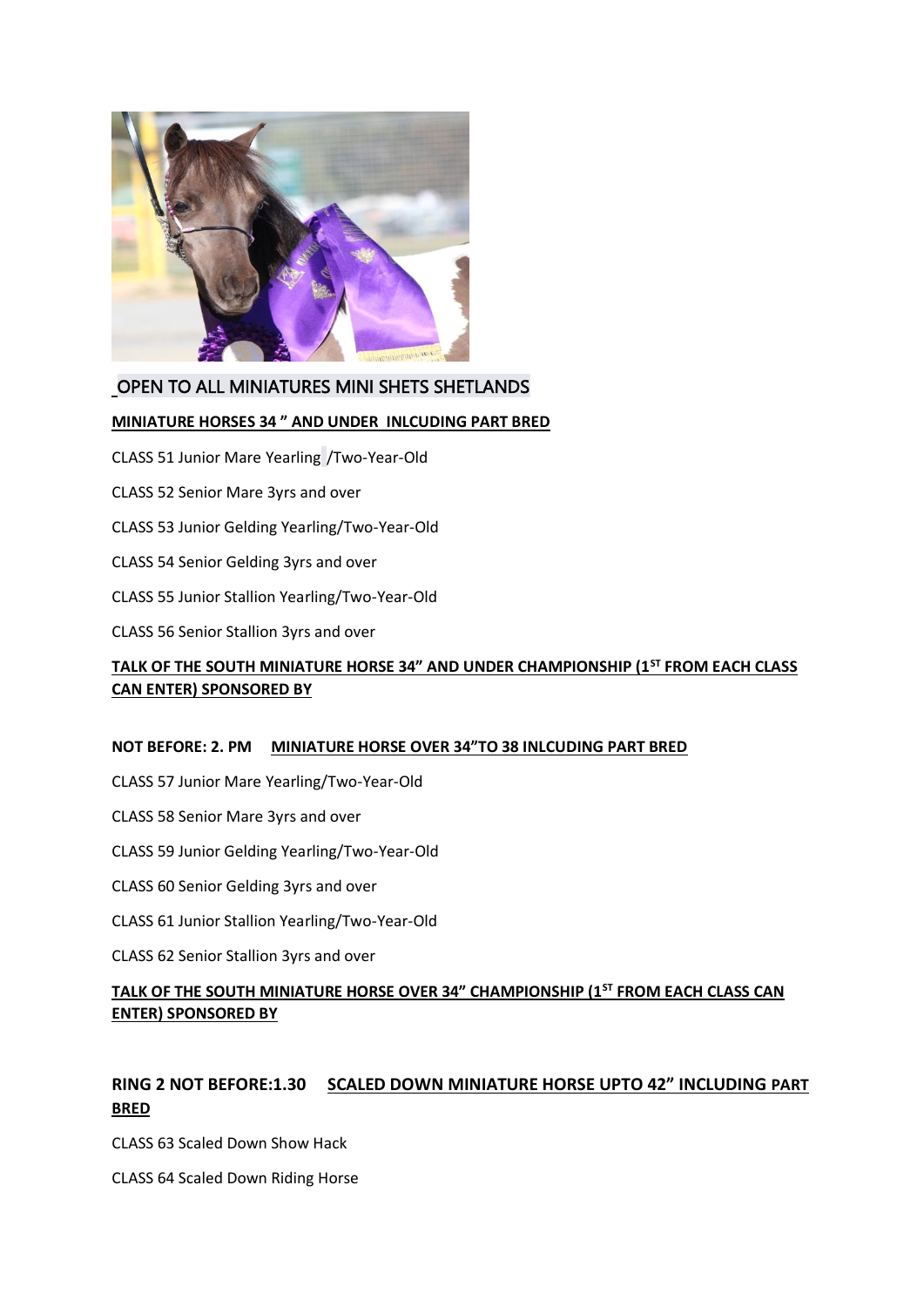CLASS 65 Scaled Down Show Hunter

CLASS 66 Scaled Down Show Cob

CLASS 67 Scaled Down Stock Horse

CLASS 68 Scaled Down Arab

## **TALK OF THE SOUTH SCALED DOWN MINIATURE HORSE UPTO 42" CHAMPIONSHIP (1ST FROM EACH CLASS CAN ENTER) SPONSORED BY**

#### **NOT BEFORE:2.30 PM OPEN MINIATURE CLASSES**

CLASS 69 Home Produced (Owned and trained by exhibitor)

CLASS 70 British Bred

- CLASS 71 Falabella Pure and Part/Bred
- CLASS 72 American Bred/Part Bred
- CLASS 73 Refined
- CLASS 74 Middleweight

CLASS 75 Heavyweight

## **TALK OF THE SOUTH OPEN MINIATURE CHAMPIONSHIP (1ST FROM EACH CLASS CAN ENTER) SPONSORED BY**

# **TALK OF THE SOUTH OVERALL SUPREME MINIATURE (WINNER FROM EACH CHAMPIONSHIP CAN ENTER) TO BE HELD IN RING 1 SPONSORED BY**

# **THE SUPREMES GO FORWARD TO THE CREME OF THE CROP SUPREME MINIATURE FROM DAY 1 AND 2 HELD ON THE 3RD**

**THERE WILL BE SPECIAL AWARDS TO THE BEST IMPROVED HANDLER**

**\*\*\*\*\*\*\*\*\*\*\*\*\*\*\*\*\*\*\*\*\*\*\*\*\*\*\*\*\*\*\*\*\*\*\*\*\*\*\*\*\*\*\*\*\*\*\*\*\*\*\*\*\*\*\*\*\*\*\*\*\*\*\*\*\*\*\*\*\*\*\*\*\*\*\*\*\*\*\*\*\*\*\*\***

# **TALK OF THE SOUTH MINIATURE SHOW HOSTED BY**

# **POSHNAGS SHOWING SOUTH EAST SHOWS**

# **DAY 2 3RD MAY**

# **RING 1 MINIATURE /MINI SHET/SHETLAND HORSE SHOW 9.30**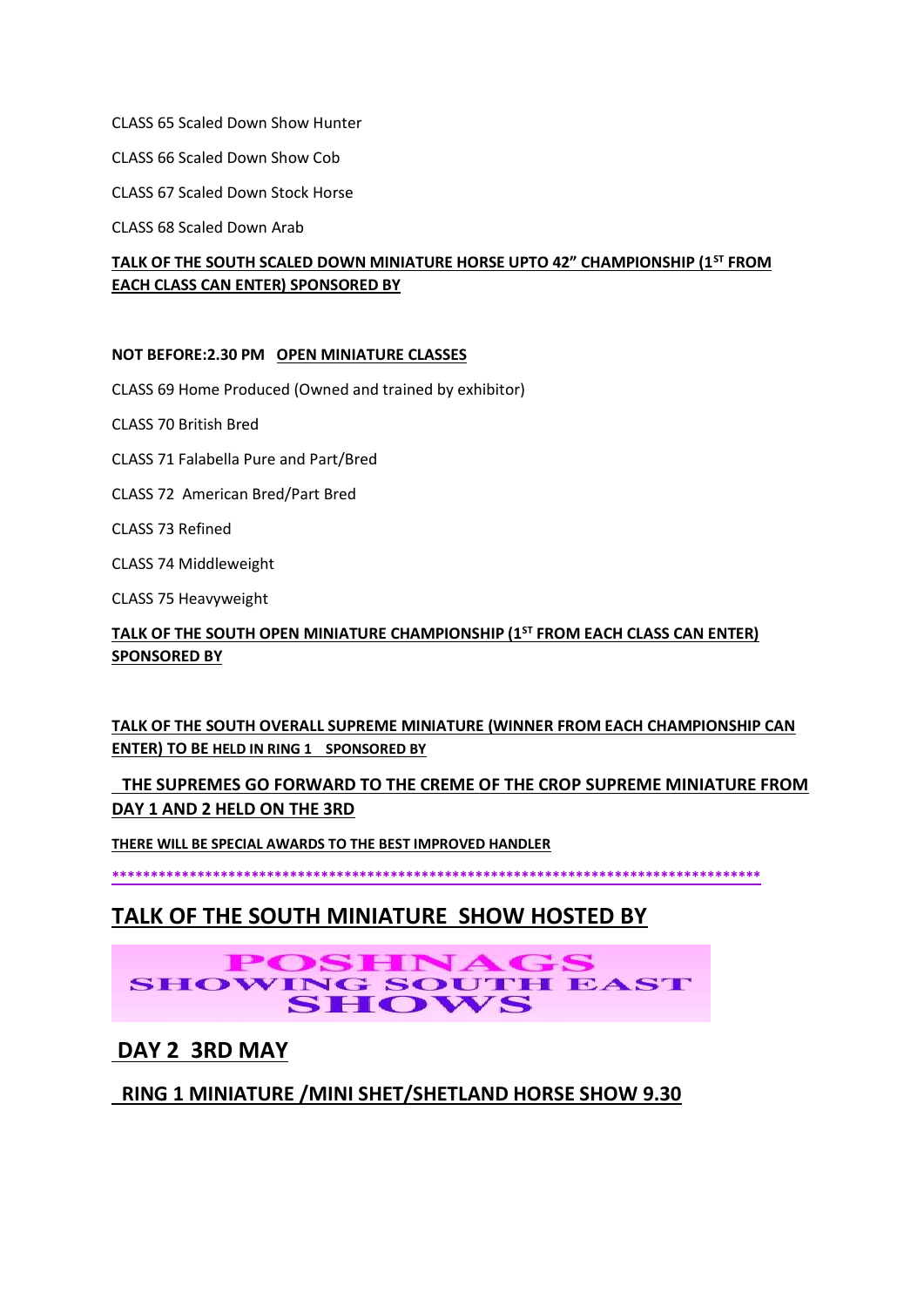

#### **ENTRYFEES £12 PR ENTRY BY 28TH JUNE THEN £14 SEE WEBSITE**

#### **RING 1 9.30 MINIATURE HORSES 34 " AND UNDER INLCUDING PART BRED**

CLASS 76 Junior Mare Yearling /Two-Year-Old CLASS 77 Senior Mare 3yrs and over Class 78 Junior Gelding yearling 2 year old CLASS 79 Senior Gelding 3yrs and over **CLASS 80 Junior Stallion Yearling 2 Year Old CLASS 81 Senior Stallion 3 And Over TALK OF THE SOUTH MINIATURE CHAMPIONSHIP 34" SPONSORED BY**

#### **NOT BEFORE: 10am MINIATURE HORSE OVER 34"TO 38 INLCUDING PART BRED**

CLASS 82 Junior Mare Yearling /Two-Year-Old

**CLASS 83 SENIOR Mare 3 Years and over**

**CLASS 84 Junior Gelding yearling/two years old**

CLASS 85 Senior Gelding 3 years and over

**CLASS 86 Junior Stallion Yearling 2 Year Old**

**CLASS 87 Senior Stallion 3 years and over**

**TALK OF THE SOUTH MINIATURE HORSE OVER 34 CHAMPIONSHIP SPONSORED BY**

#### **NOT BEFORE 10.30 TALK OF THE SOUTH SCALED DOWN**

**CLASS 88 Scaled Down Show Hack**

**Class 89 Scaled Down riding horse**

**CLASS 90 Scaled down show hunter**

**CLASS 91 Scaled down cob**

**CLASS 92 Scaled down stock horse**

**CLASS 93 Scaled down arab**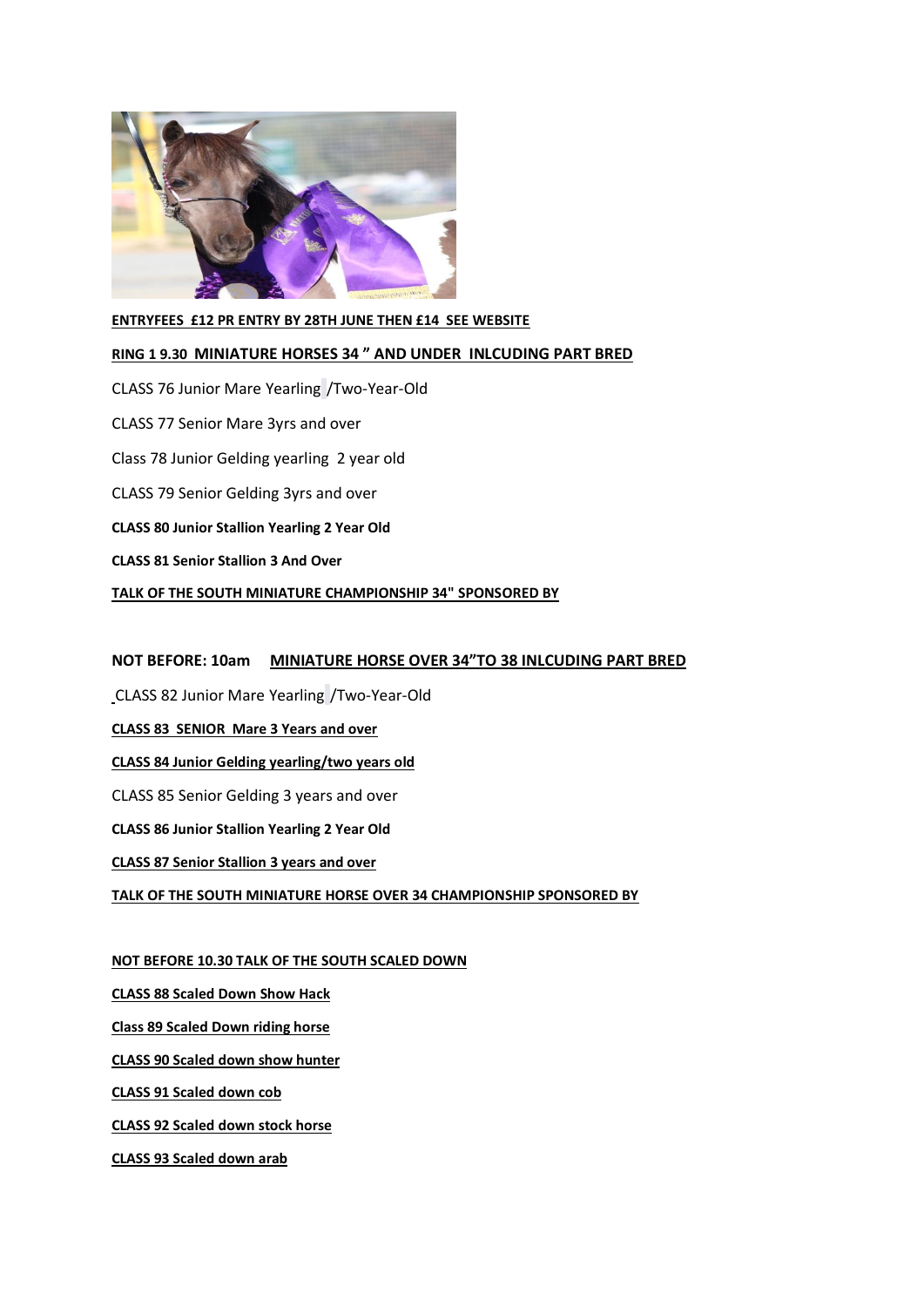#### **TALK OF THE SOUTH SCALED DOWN MINIATURE CHAMPIONSHP SPONSORED BY**

#### **NOT BEFORE 11AM OPEN MINIATURE CLASSES**

**CLASS 94 Home Produced** owned and trained by exhibitor

CLASS 95 British Bred

CLASS 96 Fallabella /part

CLASS 97 American /part

CLASS 98 Refined

class 99 Middleweight

CLASS 100 Heaveyweight

#### **TALK OF THE SOUTH OPEN MINIATURE CHAMPIONSHIP SPONSORED BY**

### **RING 2**

**NOT BEFORE 10AM TALK OF THE SOUTH MINIATURE COLOURED CLASSES 80% COLOUR 20% CONFERMATION**

**CLASS 101 SOLID COLOUR**

**CLASS 102 BROKEN COLOUR**

**CLASS 103 SPOTTED**

**CLASS 104 ANY OTHER COLOUR**

 **TALK OF THE SOUTH MINIATURE COLOUR CHAMPIONSHIP SPONSORED BY** 

#### **NOT BEFORE 10.30 MINIATURE SHETLAND MINI SHET FUN CLASSES**

**CLASS 105 NOVICE**

**CLASS 106 YOUTH HANDLER UNDER 16**

**CLASS 107 FIRST TIME IN RING**

**CLASS 108 PRETTIEST HEAD** 

**CLASS 109 BEST AME AND TAIL**

**CLASS 110 CONCOURS DE ELAGANCE** 

**CLASS 111 SEND**

**TALK OF THE SOUTH FUN CLASSES CHAMPIONSHIP SPONSORED BY**

### **NOT BEFORE `11AM MNI SHETLAND SHETLAND**

**IN HAND**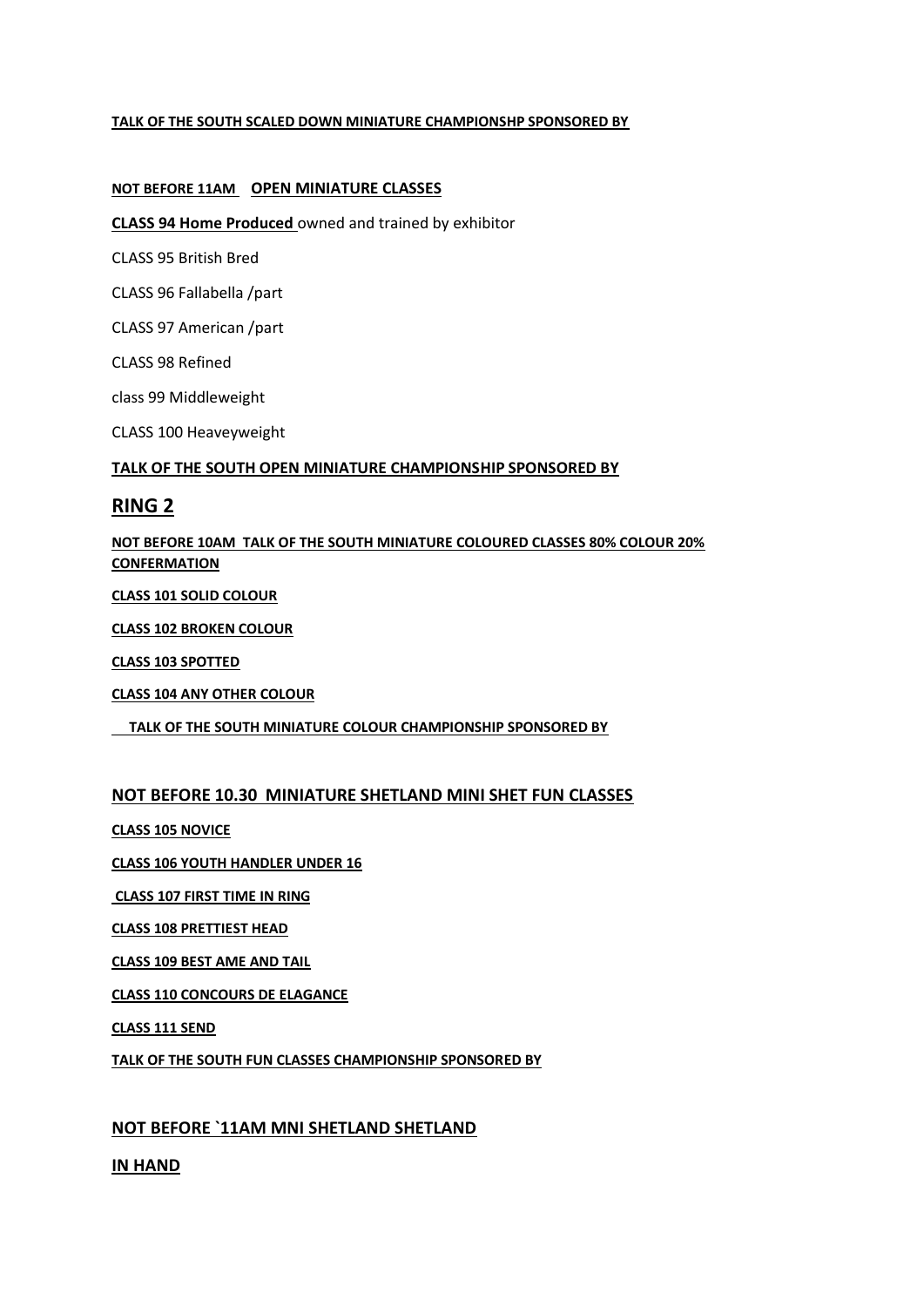**CLASS 112 JUNIOR SHETLAND**

**CLASS 113 SENIOR SHETLAND**

**CLASS 114 SOLID COLOUR**

**CLASS 115 COLOURED**

**CLASS 116 ANY OTHER COLOUR**

**RIDDEN**

**CLASS 117 LEAD REID FIRST RIDDEN** 

**CLASS 118 RIDDEN SHETLANDS**

**TALK OF THE SOUTH SHETLAND CHAMPIONSHIP SPONSORED BY**

# **MINIATURE OVERALL SUPREME CHAMPIONSHIP DAY 2**

**MINIATURE CREAME OF THE CROP SUPREME CHAMPIONSHIP FROM DAY 1** 

**AND DAY 2 BOTH THE SUPREME AND RESERVE TO COME FORWARD**

**\*\*\*\*\*\*\*\*\*\*\*\*\*\*\*\*\*\*\*\*\*\*\*\*\*\*\*\*\*\*\*\*\*\*\*\*\*\*\*\*\*\*\*\*\*\*\*\*\*\*\*\*\*\*\*\*\*\*\*\*\*\*\*\*\*\*\*\*\*\*\*\*\*\*\*\*\*\*\*\*\*\*\*\***

# **TALK OF THE SOUTH SHOW OPEN AFTERNOON SHOW**

# **DAY 2 3RD JULY**

# **HOSTED BY**





# **RING** 1 **NOT BEFORE: 12.30 IN-HAND CLASSES JUDGES TBC**

CLASS 119 Novice

CLASS 120 Pony (3yrs and Under)

CLASS 121 Pony (4yrs and Over)

CLASS 122 Horse (3yrs and Under)

CLASS 123 Horse (4yrs and Over)

CLASS `124 Hairy Cobs (3yrs and Under)

CLASS 125 Hairy/Hogged Cobs (4yrs and Over)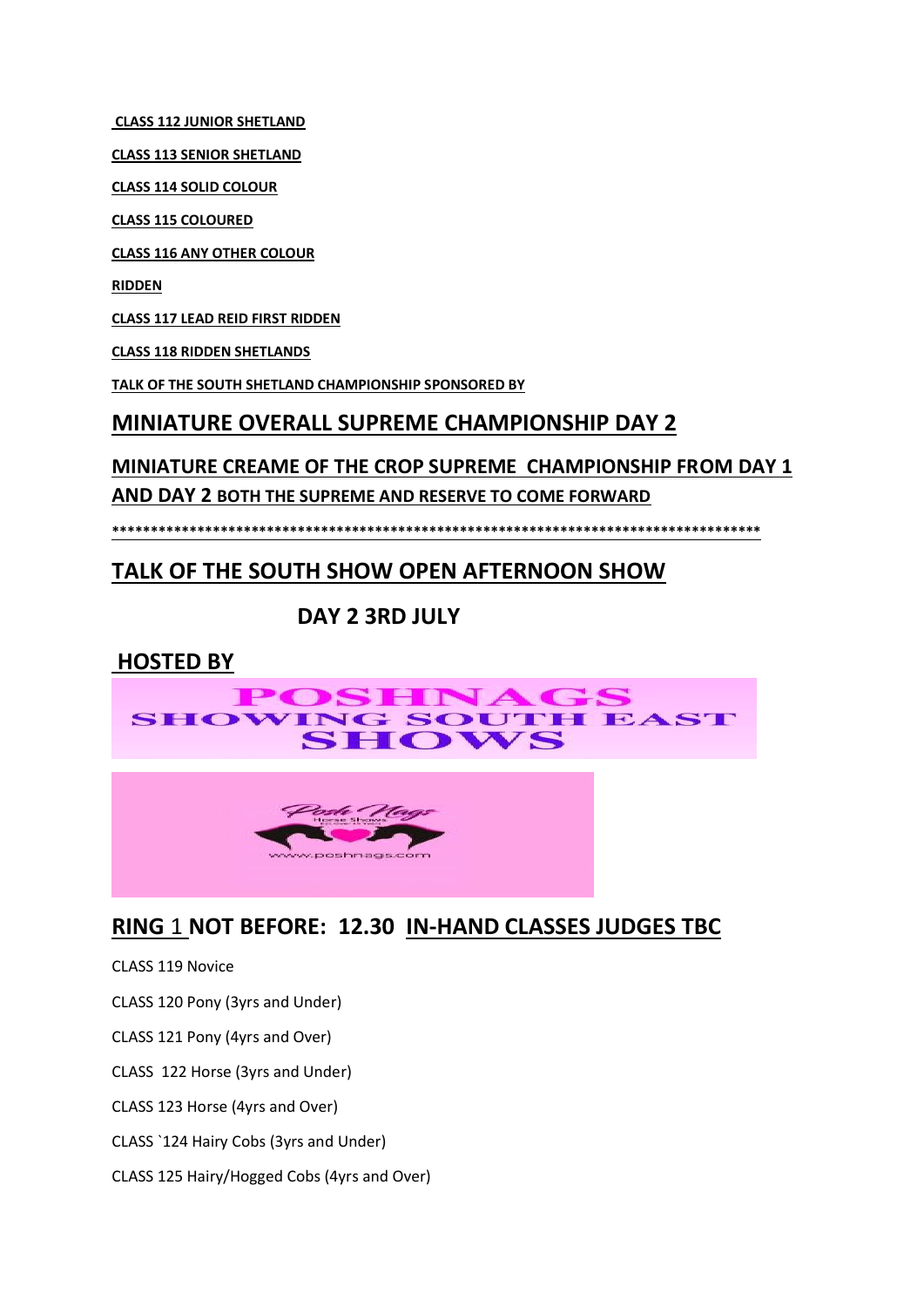CLASS 126 Plaited Show Pony/Horse HUNTER COB

CLASS 127 Foreign Breeds

CLASS 128 SPORTS DRESSAGE HORSE

#### **CLASS 128A EX RACE HORSE**

#### **TALK OF THE SOUTH IN-HAND CHAMPIONSHIP (1ST FROM EACH CLASS CAN ENTER)**

#### **NOT BEFORE: 1.30 IN-HAND OPEN COLOURED CLASSES**

CLASS 129 Solid colour

CLASS 130 Piebald and Skewbald

CLASS 131 Spotted

CLASS 132 Any Other Colour

#### **TALK OF THE SOUTH IN-HAND COLOURED CHAMPIONSHIP (1ST FROM EACH CLASS CAN ENTER)**

#### **JUDGE TBC**

#### **NOT BEFORE: 2PM LEAD REIN CLASSES (PONY MUST BE 4YRS AND OVER, UNDER**

CLASS 133 Novice Lead Rein Pony

- CLASS 134 Open Lead Rein Pony
- CLASS 135 Home Produced Lead Rein Pony

CLASS 126 Tiney Tots under 7

#### **TALK OF THE SOUTH LEAD REIN CHAMPIONSHIP (1ST FROM EACH CLASS CAN ENTER)**

### **NOT BEFORE: 2.30 FIRST RIDDEN CLASSES (PONY MUST BE 4YRS AND OVER, RIDER UP TO 10 YEARS OLD)**

CLASS 137 Novice First Ridden Pony

CLASS 138 Open First Ridden Pony

CLASS 139 Home Produced First Ridden Pony

CLASS 140 Tiny tots first ridden

### **TALK OF THE SOUTH FIRST RIDDEN CHAMPIONSHIP (1ST FROM EACH CLASS CAN ENTER) SPONSORED BY**

#### **JUDGE NOT BEFORE: 3.PM OPEN RIDDEN CLASSES)**

CLASS 141 Novice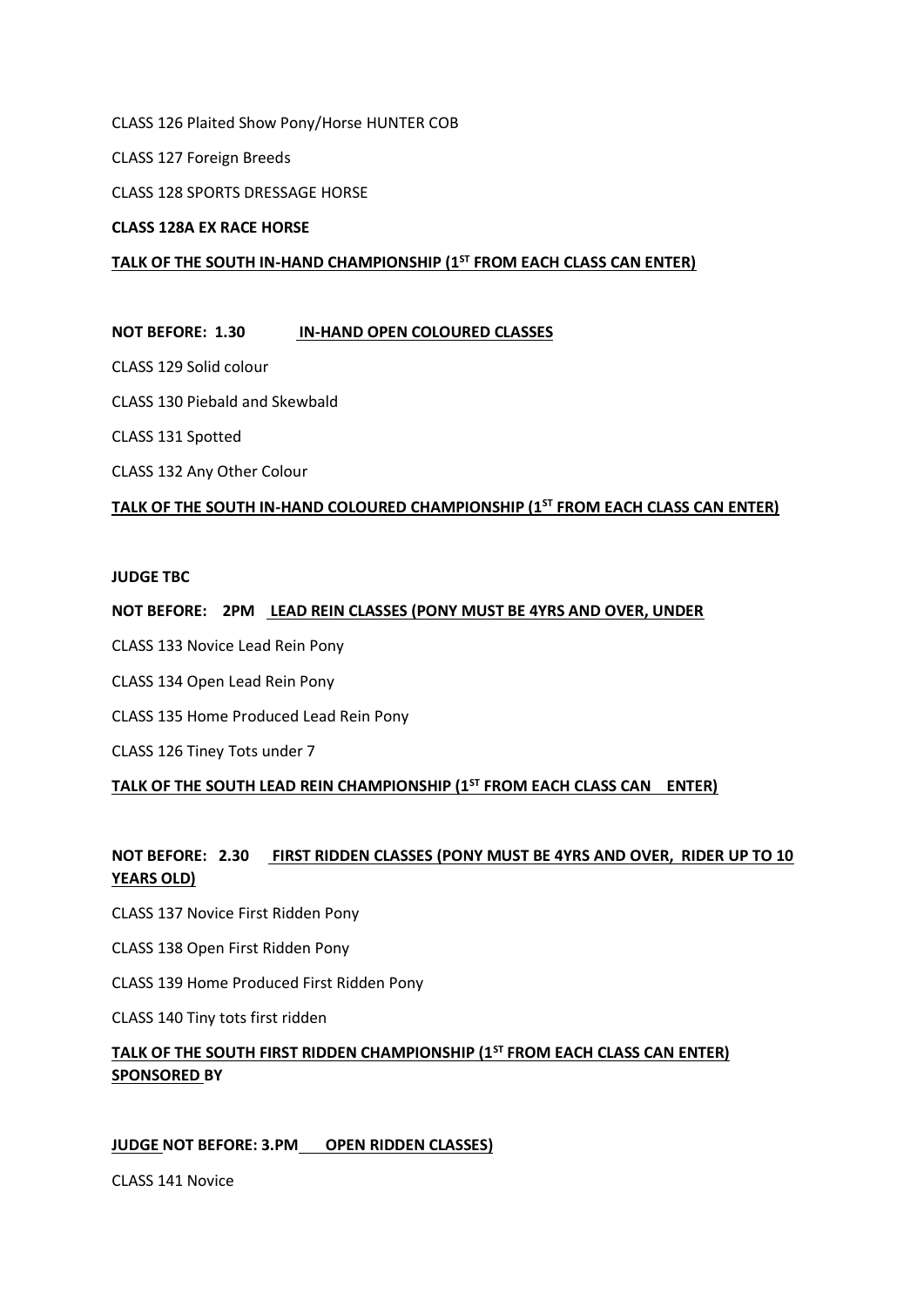CLASS 142 Amateur

CLASS 143 Hack/Hunter Type

CLASS 144 Cob/Maxi Type

CLASS 145 Hairy Cob

CLASS 146 Foreign

CLASS 147 Pony

CLASS 148 Horse

# **TALK OF THE SOUTH OPEN RIDDEN CHAMPIONSHIP (1ST FROM EACH CLASS CAN ENTER) SPONSORED BY**

#### **FOLLOW ON**

#### **RIDDEN COLOUREDS.**

CLASS 149 SKEW PIE

CLASS 150 PLAITED HOGGED

CLASS 151 HAIRYS

CLASS 152 SPOTS OTHERS

#### **TALK OF THE SOUTH RIDDEN COLOURED CHAMPIONSHIP SPONSORED BY**

#### **RING 2 2 PM START JUDGES TBC**

#### **MOUNTAIN AND MOORLAND IN-HAND CLASSES**

CLASS 153 Novice (NOT TO HAVE WON A CHAMPIONSHIP)

CLASS 154 Shetlands 3yrs and Under

CLASS 155 Shetlands 4yrs and Over

CLASS 156 Welsh Section AB 3yrs and Under

CLASS 157 Welsh Section AB 4yrs and Over

CLASS 158 Welsh Section C D 3yrs and Under

CLASS 159 Welsh Section C D 4yrs and Over

CLASS 160 Small Breeds (Exmoor, Dartmoor,Shetland) 3 yrs and Under

CLASS 161 Small Breeds (Exmoor, Dartmoor,)Shetland 4yrs and Over

CLASS 162 DALES FELLS 3 AND UNDER

CLASS 164 DALES FELLS 4 AND OVER

CLASS 165 Large Breeds (Connemara, Highland, , New Forest,)3 yrs and Under

CLASS 166 Large Breeds (Connemara, Highland, New Forest,) 4yrs and Over